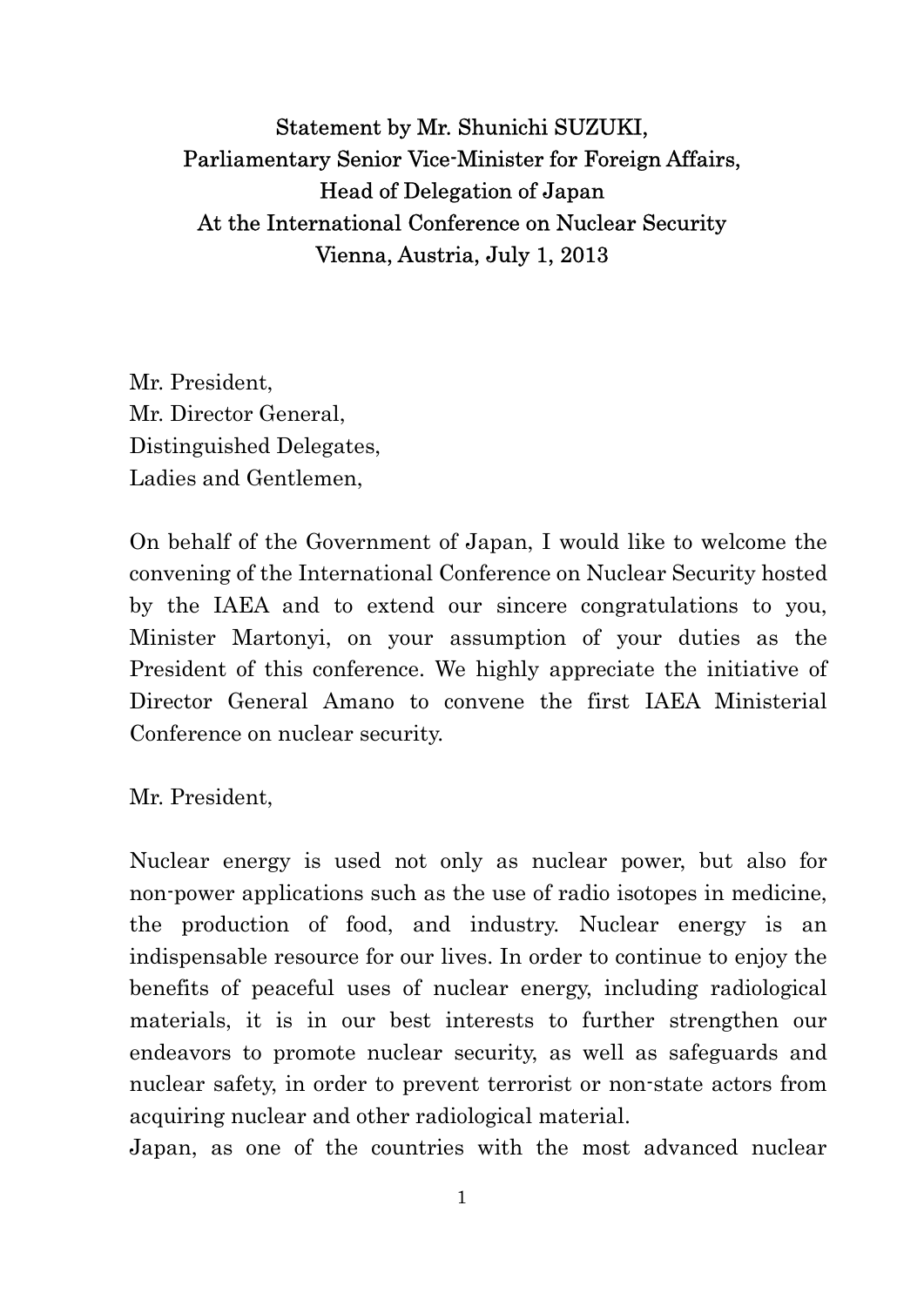technology, will continue to fulfill its obligations and responsibilities to strengthen international nuclear security.

Mr. President,

The IAEA has been playing the central and leading role in strengthening nuclear security globally.

After the 9/11 terrorist attack in the United States in 2001, the IAEA immediately took the initiative to formulate the IAEA Nuclear Security Plan and established the Nuclear Security Fund to implement this plan. Under this Plan, the IAEA broadened the range of materials to be controlled and protected for the purpose of ensuring nuclear security by including radioactive sources, and presented a comprehensive programme for nuclear security which covers emergency response and regulations. We appreciate this initiative which allowed us to work on nuclear security issues in a more focused manner.

Japan has consistently supported the IAEA's activities in this area. Japan has made financial contributions worth a total of more than \$3 million to the IAEA Nuclear Security Fund since its establishment in 2002.

Japan will continue its support for the IAEA.

Mr. President,

While the accident at TEPCO's Fukushima Daiichi Nuclear Power Station in March 2011 was caused by a natural disaster, it has provided a number of findings and lessons that are also useful for preparations for an incident caused by human hand, such as a terrorist attack at a nuclear power station.

In this sense, Japan will continue to share the relevant information regarding the accident at TEPCO's Fukushima Daiichi Nuclear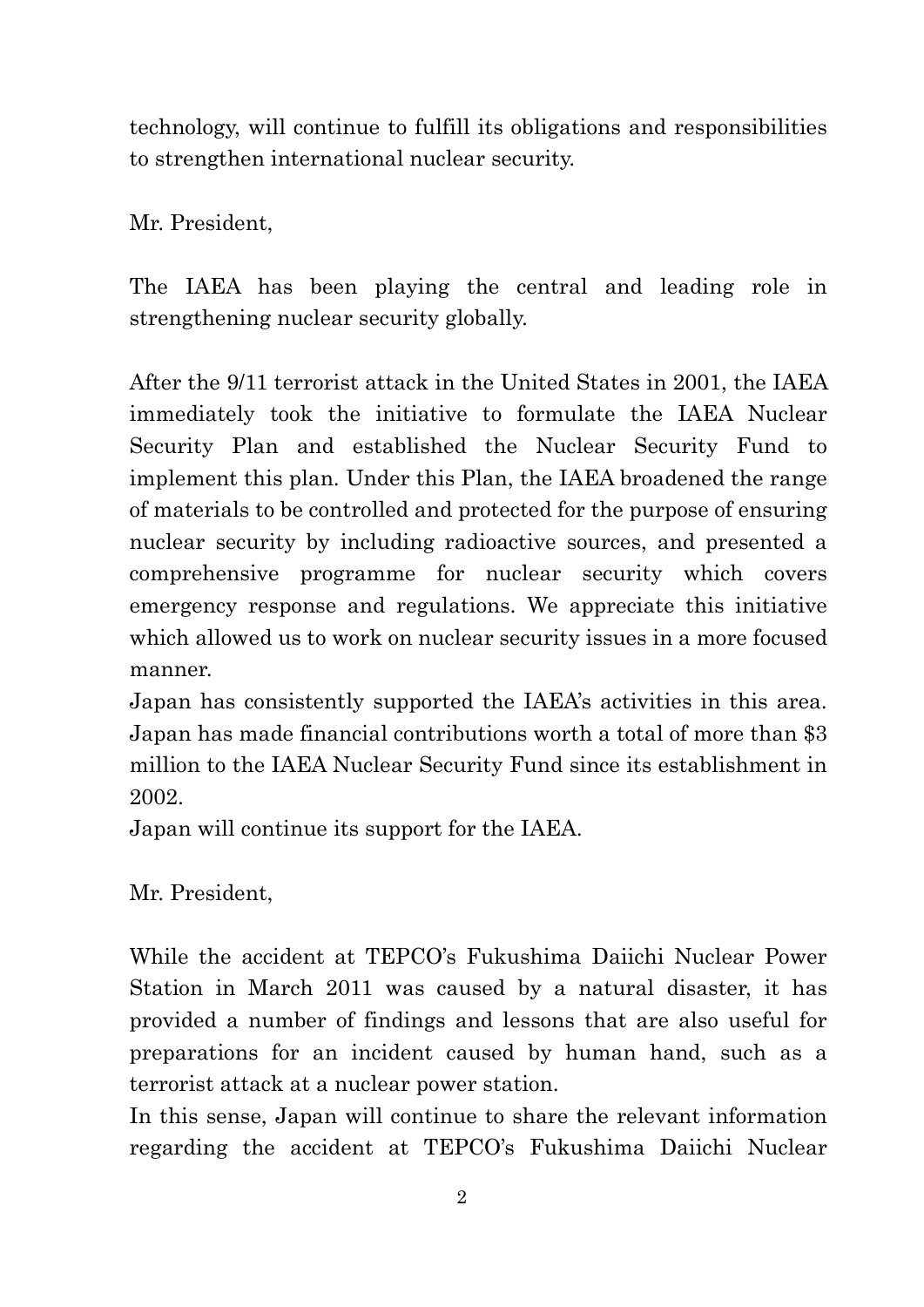Power Station in a transparent manner and contribute to strengthening global nuclear security.

Mr. President,

The responsibility for ensuring thorough control of nuclear material in a country rests primarily with the country's national government. Particularly, the government needs not only to make clear who or which agency is responsible for the control of nuclear material but also to establish the necessary infrastructure to protect nuclear material and nuclear-related facilities, including the legislative infrastructure, as well as capabilities for the accounting for, and the control and protection of nuclear material. Furthermore, since it is the operators who actually undertake the physical protection of nuclear material, it is also essential to further raise industry's awareness of and involvement in nuclear security endeavors.

In order to ensure nuclear security, a broad-based effort by administrators is needed. In Japan, for example, more than ten ministries and agencies take part in the administration of nuclear security. Close coordination and cooperation among those agencies under political leadership are indispensable to effectively ensure nuclear security.

Mr. President,

Japan has consistently emphasized the importance of "3S" (Safeguards, Safety, and Security) in the peaceful use of nuclear energy in the international community.

In September last year, in order to strengthen its national nuclear regulatory infrastructure, Japan established the "Nuclear Regulation Authority (NRA)", a new independent administrative body. The NRA is responsible for the regulation of all "3S" under one authority.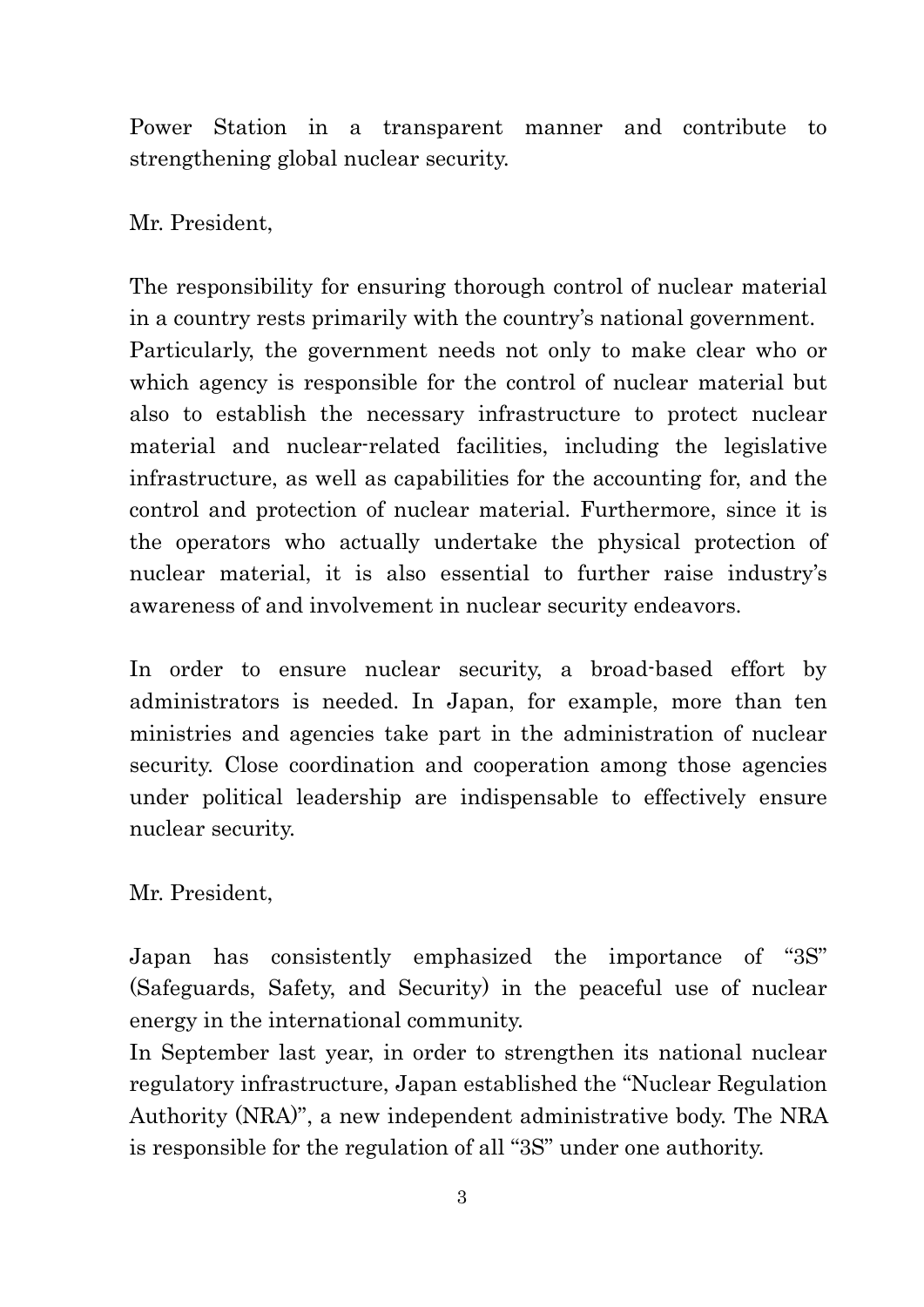In particular, the regulatory work and general coordination functions on nuclear security are integrated into the NRA, thus fundamentally strengthening Japan's administrative system for nuclear security. Japan has over half a century of experience in ensuring the peaceful use of nuclear energy. Based on this, we will continue to strive to improve our nuclear regulatory system.

Let me now elaborate on some measures taken to strengthen nuclear security inside Japan.

First, the relevant authorities of Japan, such as the National Police Agency, the Japan Coast Guard and the Self Defense Forces, have been steadily conducting exercises, in cooperation with one another, to prepare for possible terrorist attacks at nuclear power stations.

Most recently in May this year, the National Police Agency and the Japan Coast Guard conducted a joint exercise to counter nuclear terrorism by simulating a terrorist attack at TEPCO's Fukushima Daiichi Nuclear Power Station. The exercise included the suppression of terrorists on the ground, on sea, as well as on vessels at dock. Japan will continue to implement such concrete measures to enhance nuclear security.

Second, I would like to touch upon our efforts toward entry into force of the Amendment to the Convention on the Physical Protection of Nuclear Material (CPPNM). For the Amendment, which was adopted in July 2005, to enter into force, two thirds of the Parties to the CPPNM, 99 Parties, need to conclude it. The 56th IAEA General Conference in September last year adopted a resolution, in which, once again, all States Parties to the CPPNM are called upon to ratify the Amendment as soon as possible. Japan recognizes the importance of the Amendment and has been accelerating the work toward its ratification of the Amendment.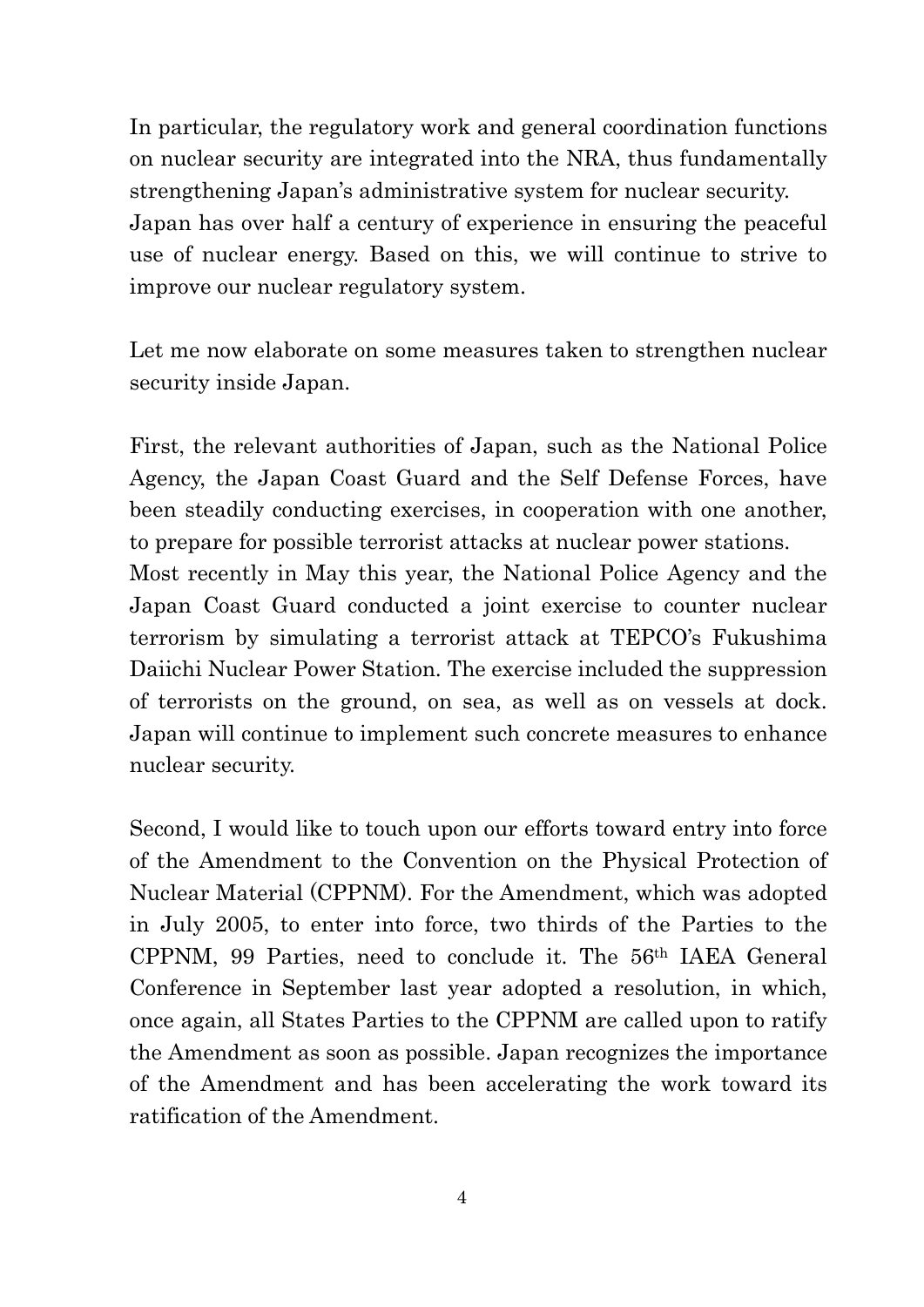Third, the IAEA has been dispatching International Physical Protection Advisory Service (IPPAS) missions to support Member States' efforts in the area of nuclear security. Japan believes it would be valuable to receive such a mission, and is positively considering receiving a mission at the earliest possible date, as well as hosting an IPPAS workshop prior to the mission, by March 2014.

Let me now turn on to our efforts under the framework of international cooperation.

In order to contribute to strengthening international nuclear security, Japan established, in December 2010, the "Integrated Support Center for Nuclear Nonproliferation and Nuclear Security (ISCN)" under the Japan Atomic Energy Agency (JAEA), as it had announced at the Nuclear Security Summit in Washington in April 2010. The ISCN has been providing training courses to support capacity building for regulators, mainly from Asian countries, by using the "Physical Protection Exercise Field" and the "Virtual Reality System" and in cooperation with the IAEA. In the two years since its establishment, the ISCN has provided seminars on peaceful uses of nuclear energy and training courses on physical protection to about 700 experts from Asian and other countries.

Japan will continue and strengthen this kind of contribution. For this sort of activity, coordination and cooperation among the Centers of Excellence around the world are also important. We will continue to promote such coordination and cooperation. The ISCN will host a side event on capacity-building in the Asian region in the margins of this Conference.

In order to further the cooperation between Japan's JAEA and the IAEA, these two organizations are discussing the formulation of a Practical Arrangement (PA). Once the PA is established, related regional workshops in cooperation with the IAEA will be able to be